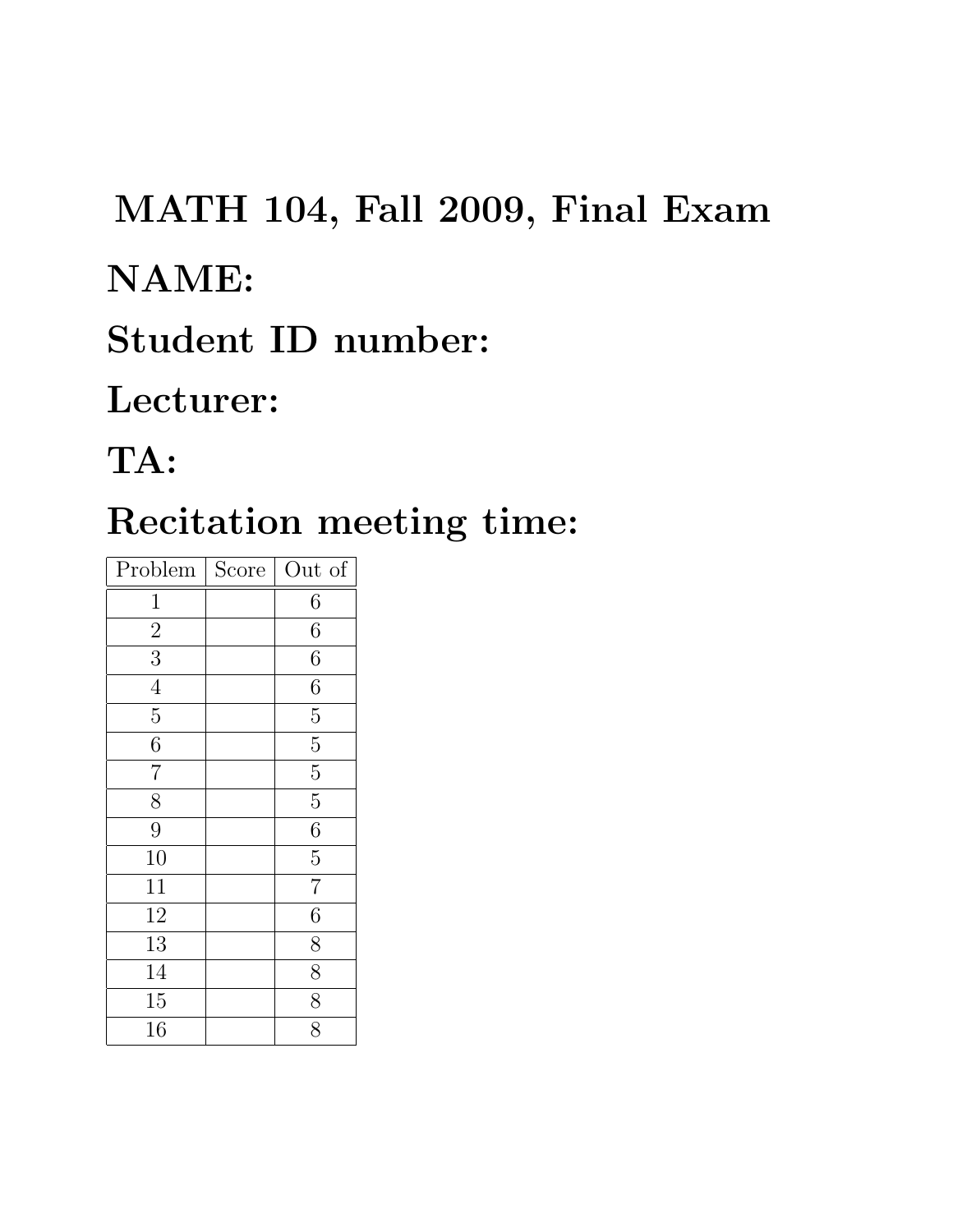#### Multiple choice questions

The worth of each question is one less than the number of possible answers, for example, if the choices are (a), (b), (c), (d), and (e), then a correct answer is worth 4 points. You do not need to justify your answer but you must SHOW YOUR WORK so we know you actually did it. An incorrect answer is worth −1. No calculators are allowed on this exam.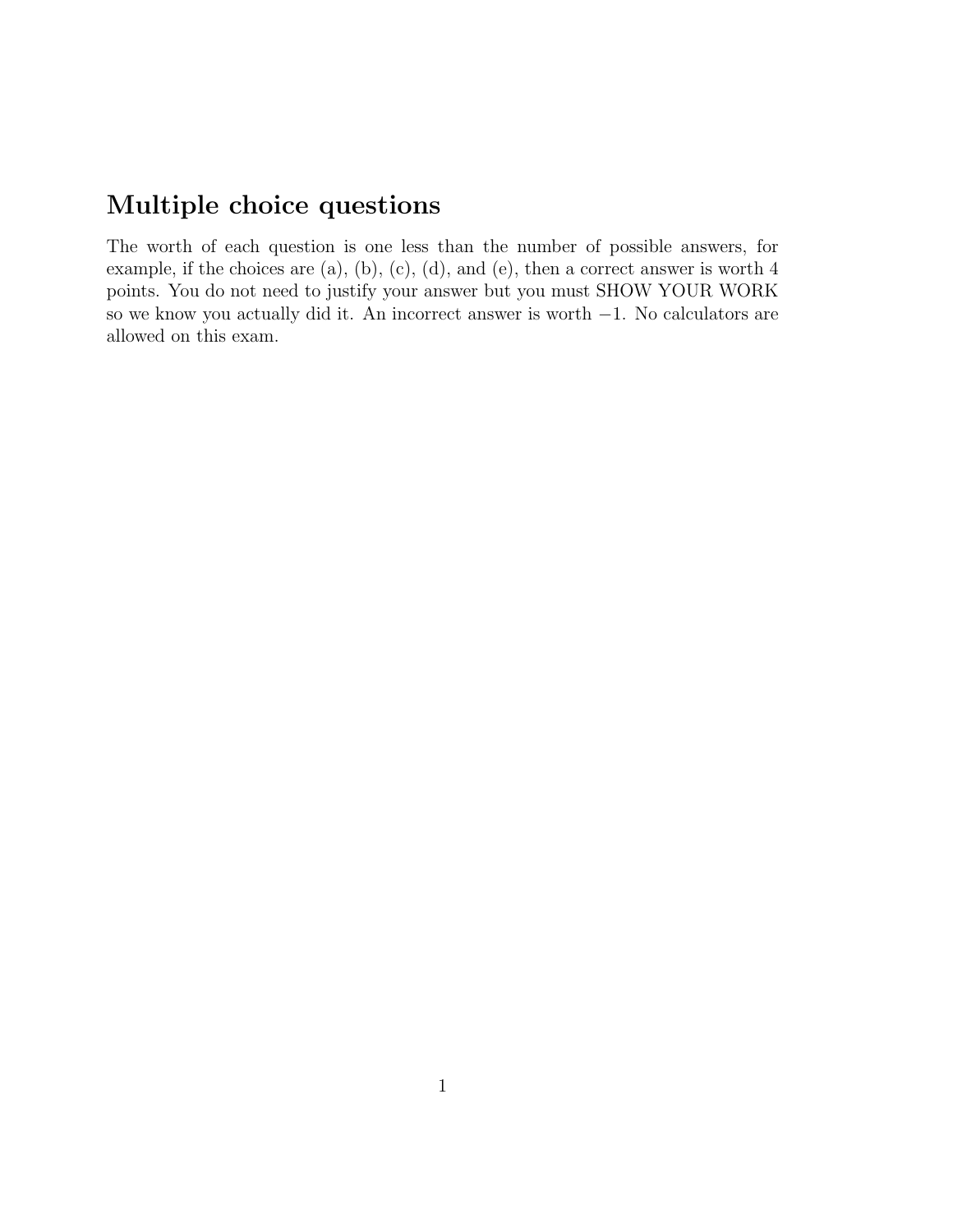- 1. Find the area of the region between the curves  $x = 4 y^2$  and  $x = -3y$ .
	- (a)  $\frac{115}{c}$ 6 (b)  $\frac{1}{4}$ 4  $(c) \frac{43}{2}$ 2 (d)  $\frac{1}{6}$ 9 (e)  $\frac{1}{16}$ 12 (f) 20  $(g) \frac{125}{c}$ 6

2. Compute

$$
\int_0^{1/2} \frac{\arcsin(x)}{\sqrt{1-x^2}} dx.
$$

(a) 
$$
\frac{\pi^2}{36}
$$
  
\n(b)  $\frac{\pi}{36}$   
\n(c)  $\frac{1}{36}$   
\n(d)  $\frac{\pi}{6}$   
\n(e)  $\frac{\pi^2}{72}$   
\n(f)  $\frac{\pi}{72}$   
\n(g)  $\frac{1}{72}$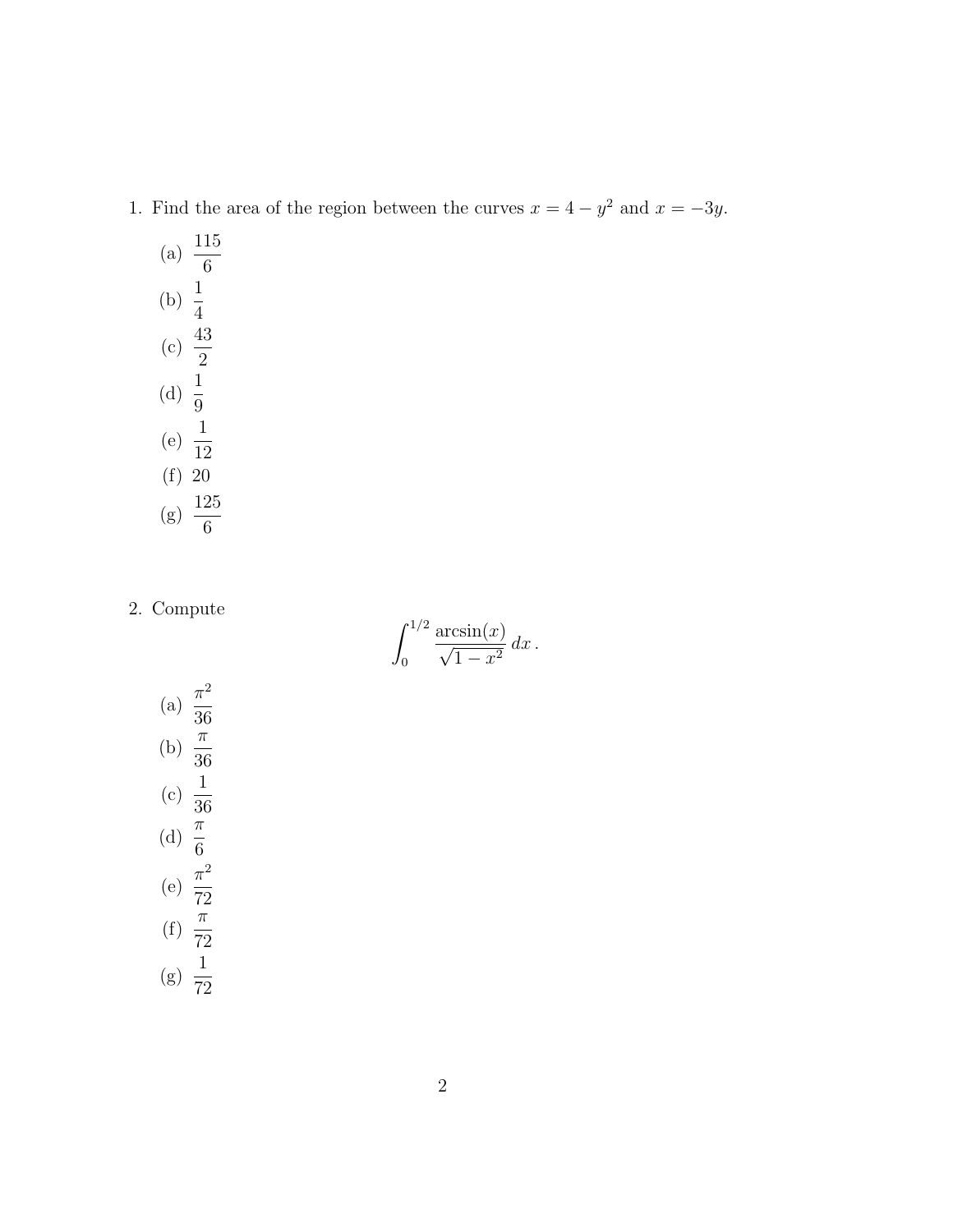- 3. Find the value of  $\int_0^1 \ln(1+x^2) dx$ .
	- (a) ln 2 (b)  $\frac{\pi}{6}$ 8 (c)  $\pi - 2$ (d)  $\pi - \ln 2$ (e)  $\frac{\pi}{2}$ 2  $-2 + \ln 2$ (f)  $2 - \ln 2$  $(g) \frac{\pi}{4}$ 4  $+\ln 2$
- 4. An ant travels in the plane on a curve satisfying

$$
\frac{dy}{dx} = \sqrt{4x^2 + 2x - \frac{3}{4}}
$$

when measured in inches. If the ant begins at the point  $(1, 1)$  and stops when the x-coordinate reaches 2, what total number of inches does the ant travel?

(a)  $\frac{3}{2}$ 2 (b) 2 (c)  $\frac{9}{4}$ 4 (d) 3 (e)  $\frac{7}{8}$ 2 (f)  $\pi$  $(g) \frac{\pi^2}{2}$ 2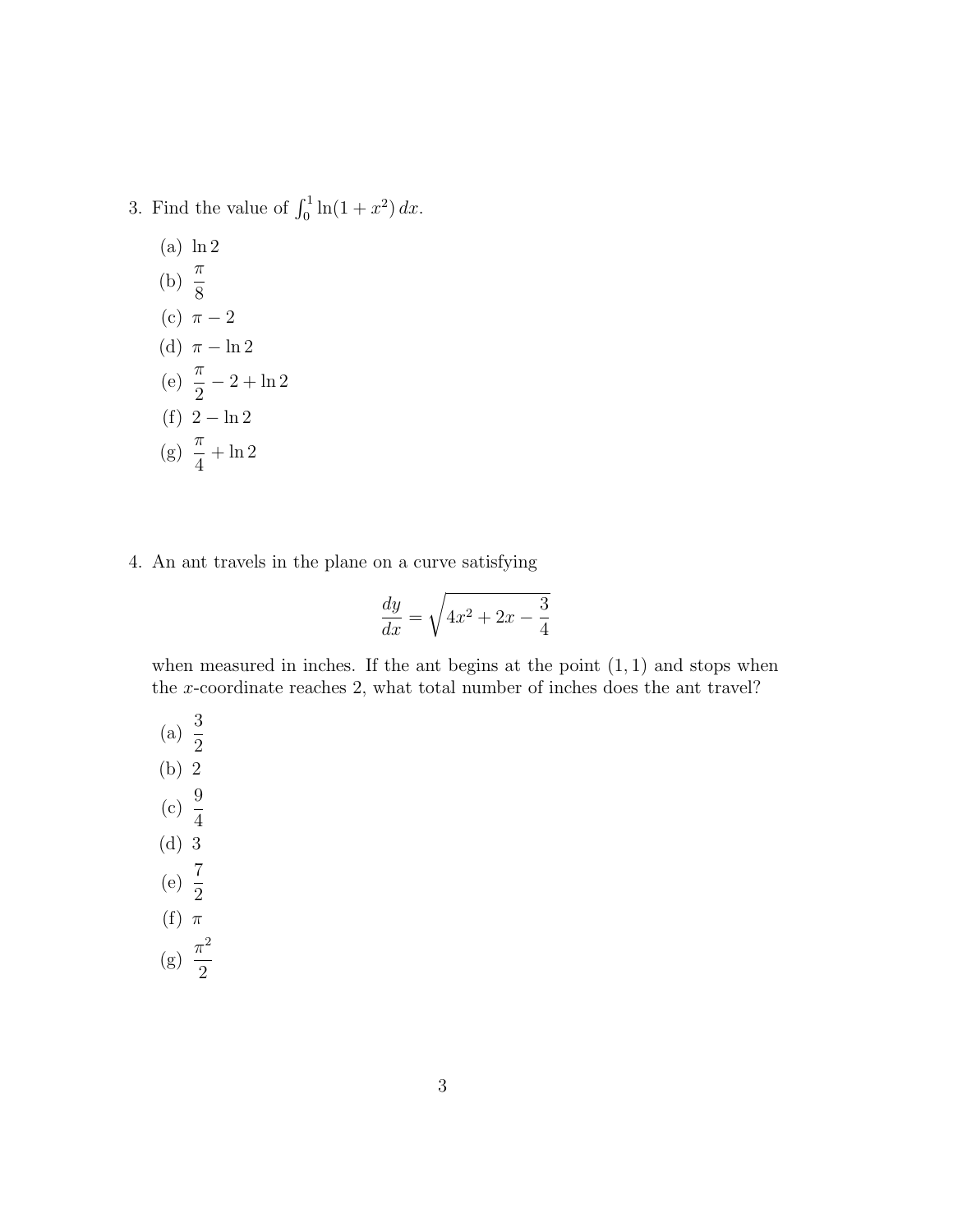- 5. Which of the following functions solves the differential equation  $y' = 4xy$ ?
	- (a)  $y = e^{-4x}$
	- (b)  $y = 4x$
	- (c)  $y = e^{2x^2}$
	- (d)  $y = e^{2x}$
	- (e)  $y = 2x^2$
	- (f)  $y = xe^{4x}$

6. Find the coefficient of  $x^5$  in the Maclaurin series for the integral  $\int_1^x \cos(t^2) dt$ .

(a) 
$$
-\frac{1}{5}
$$
  
\n(b)  $-\frac{1}{10}$   
\n(c)  $-\frac{1}{15}$   
\n(d)  $\frac{1}{15}$   
\n(e)  $\frac{1}{10}$   
\n(f)  $\frac{1}{5}$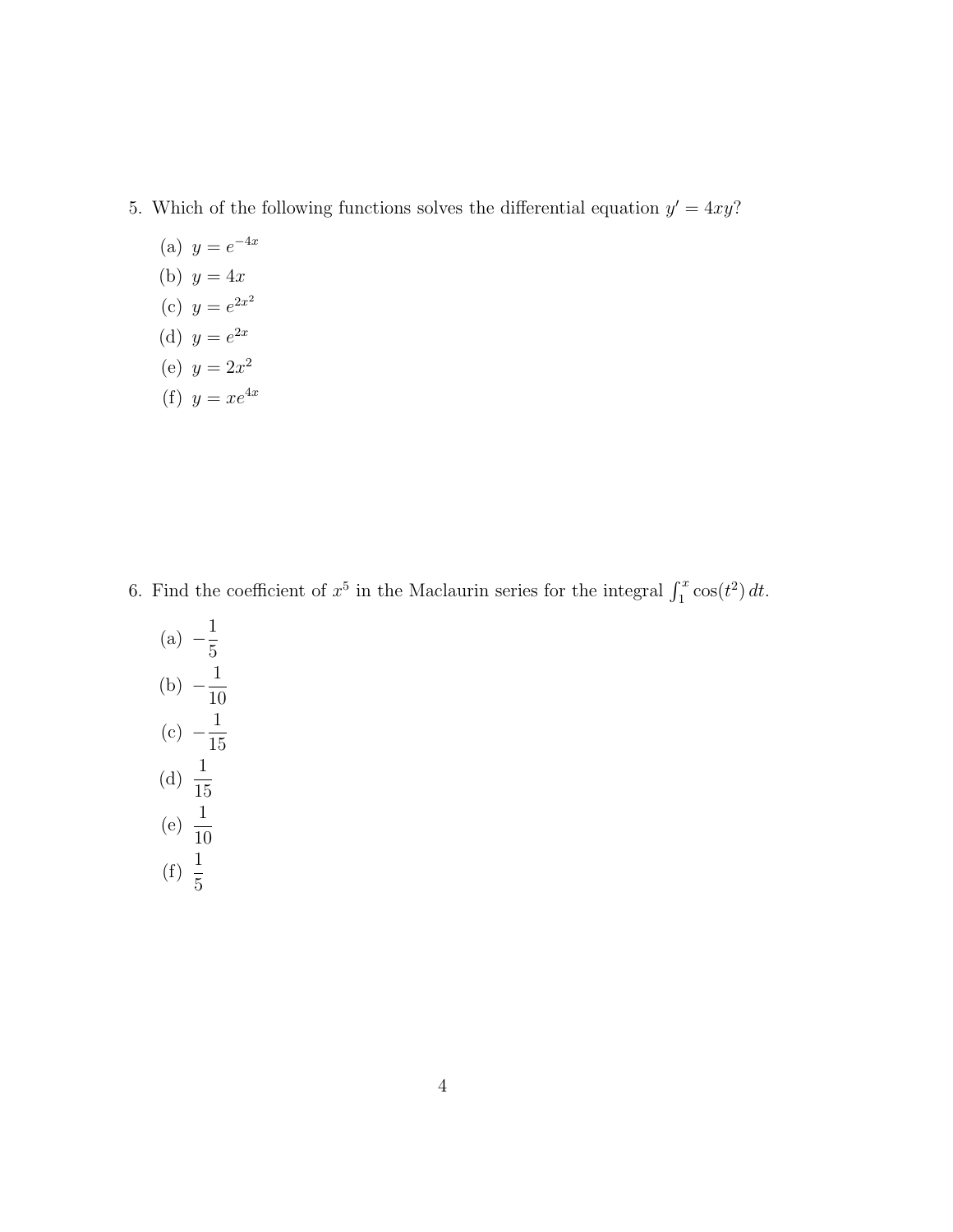- 7. Suppose that  $y(x)$  is the solution to the differential equation  $y'' = xy$  with initial conditions  $y(0) = 1$  and  $y'(0) = 0$ . Which of the following is the closest to  $y(1/2)$ ? [Hint: A series solution gives the required accuracy much more easily than does an Euler-type iteration.]
	- (a) 0.98
	- (b) 1.00
	- (c) 1.02
	- (d) 1.05
	- (e) 1.20
	- (f) 2.00

- 8. According to Taylor's remainder estimate, the maximum possible error in the use of  $\sum_{n=0}^4$  $x^n$  $\frac{x^n}{n!}$  to approximate  $e^x$  on the interval  $[-1, 1]$  is which value?
	- (a)  $\frac{e}{24}$ 240 (b)  $\frac{e}{10}$ 120 (c)  $\frac{1}{46}$ 48 (d)  $\frac{1}{2}$ 24 (e)  $\frac{1}{24}$ 24 e (f)  $\frac{1}{10}$ 
		- 12 e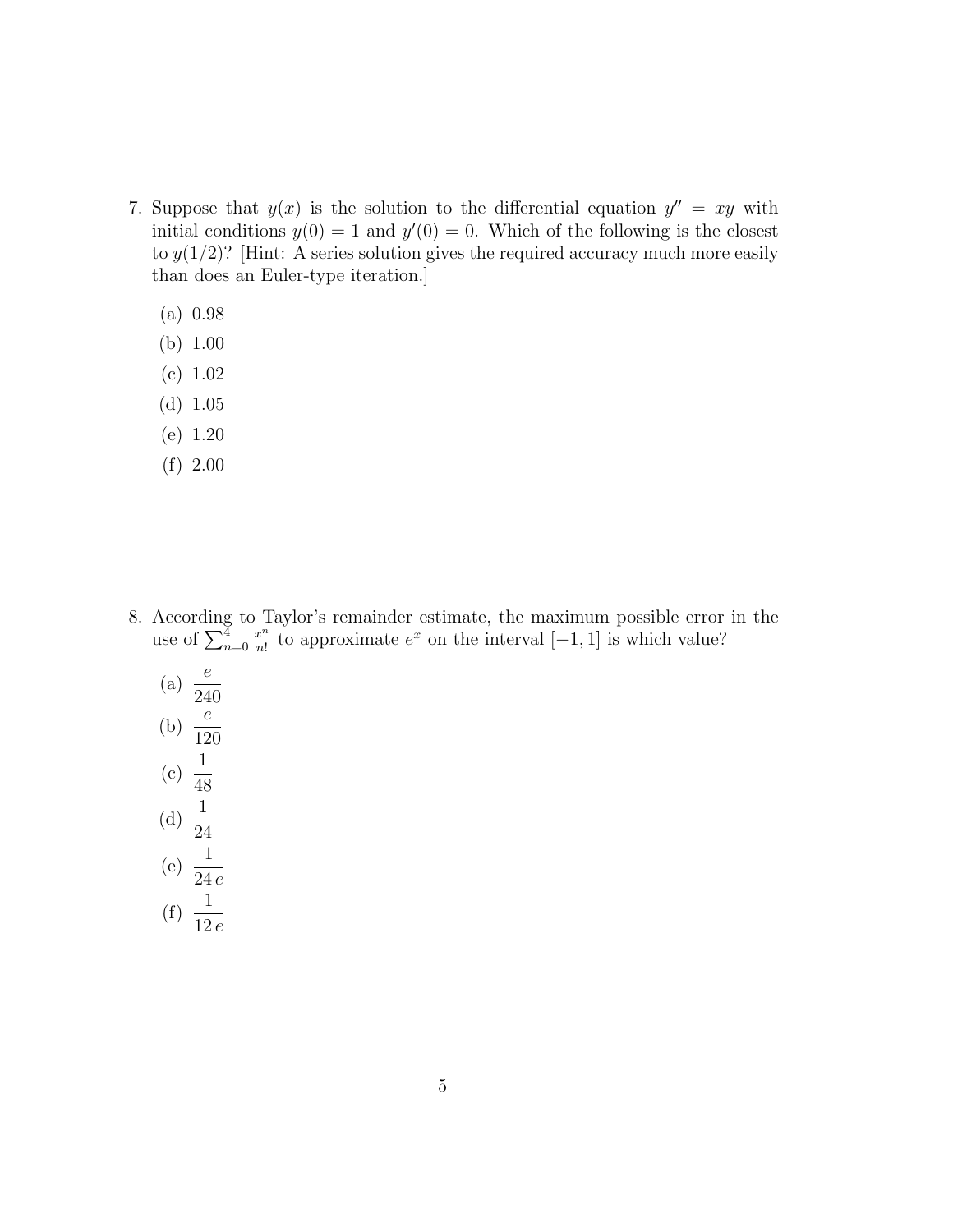#### 9. Evaluate

$$
\sum_{n=0}^{\infty} \frac{(-1)^n \pi^{2n+1}}{3^{2n} (2n+1)!}.
$$

(a) 
$$
\frac{3\sqrt{3}}{2}
$$
  
\n(b) 
$$
\frac{\pi}{3-\pi}
$$
  
\n(c) 
$$
\sin(-\pi)
$$
  
\n(d) 
$$
\pi e^{-\pi/3}
$$
  
\n(e) 
$$
\pi e^{-\pi^2/9}
$$
  
\n(f) 
$$
\pi \sinh\left(\frac{\pi^2}{9}\right)
$$
  
\n(g) 
$$
3 \sinh\left(\frac{\pi^2}{9}\right)
$$

- 10. Let  $f(x) = \sum_{n=0}^{\infty} (-1)^n n^2 x^n$ . What is the third derivative,  $f^{(3)}(x)$ , evaluated at  $x=0$ ?
	- $(a) -54$
	- $(b) -9$
	- $(c) -3/2$
	- (d) 3/2
	- (e) 9
	- (f) 54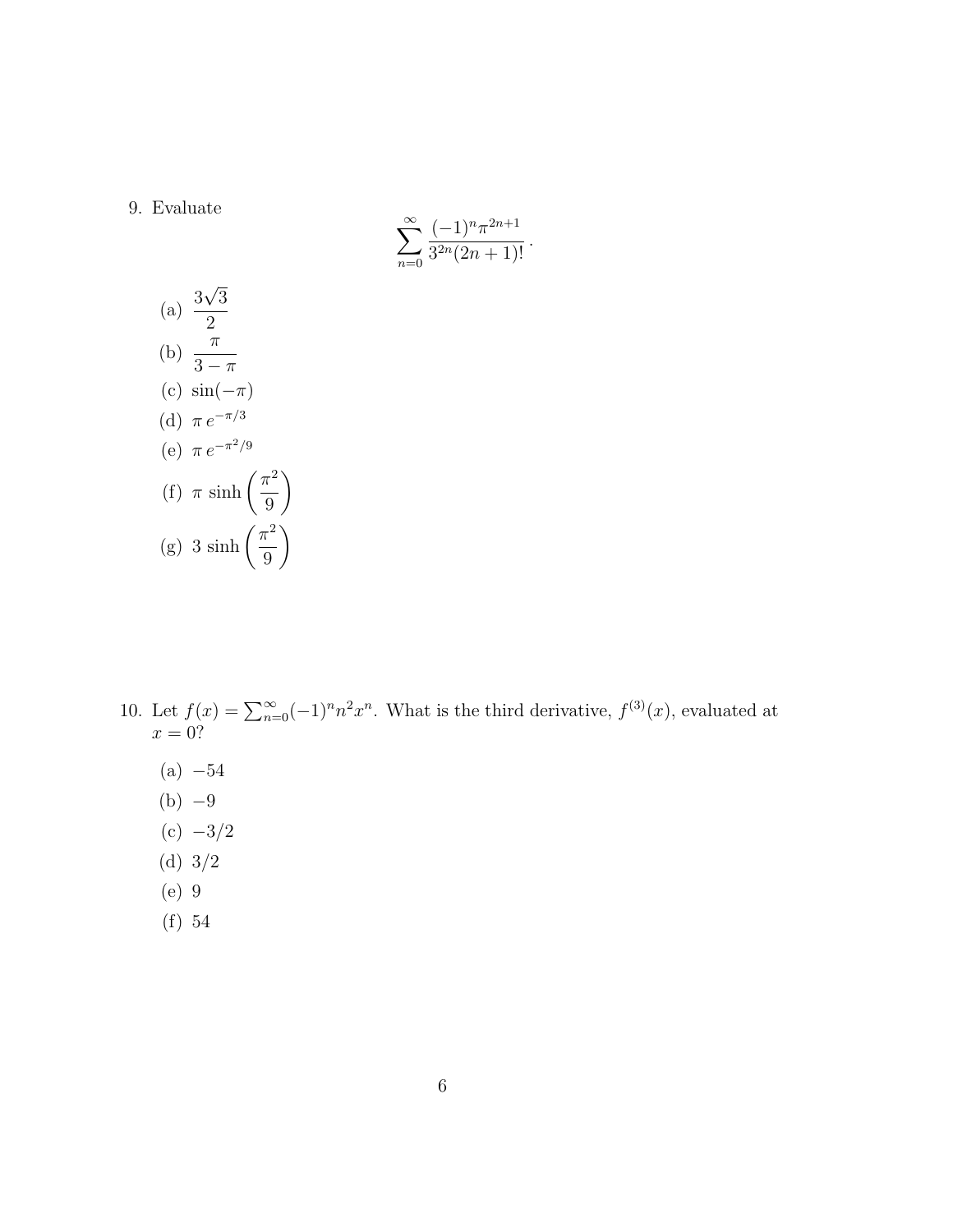11. What is the radius of convergence of the series

$$
\sum_{n=0}^{\infty} \frac{2 \cdot 5 \cdot 8 \cdots (3n-1)}{3 \cdot 7 \cdot 11 \cdots (4n-1)} (x+1)^n ?
$$

- (a) 0 (b)  $\frac{1}{2}$ 2 (c)  $\frac{2}{2}$ 3 (d)  $\frac{3}{4}$ 4 (e)  $\frac{4}{2}$ 3 (f)  $\frac{3}{2}$ 2 (g) 2
- (h)  $\infty$

12. Compute

$$
\sum_{n=1}^{\infty} \frac{n}{3^{n-1}}.
$$

(a) 
$$
\frac{9}{4}
$$
  
\n(b)  $3e^{-3}$   
\n(c)  $\frac{4}{3}$   
\n(d)  $\sqrt{\frac{3}{2}}$   
\n(e) 2  
\n(f)  $\frac{2}{3}$   
\n(g)  $\frac{3n}{2/3}$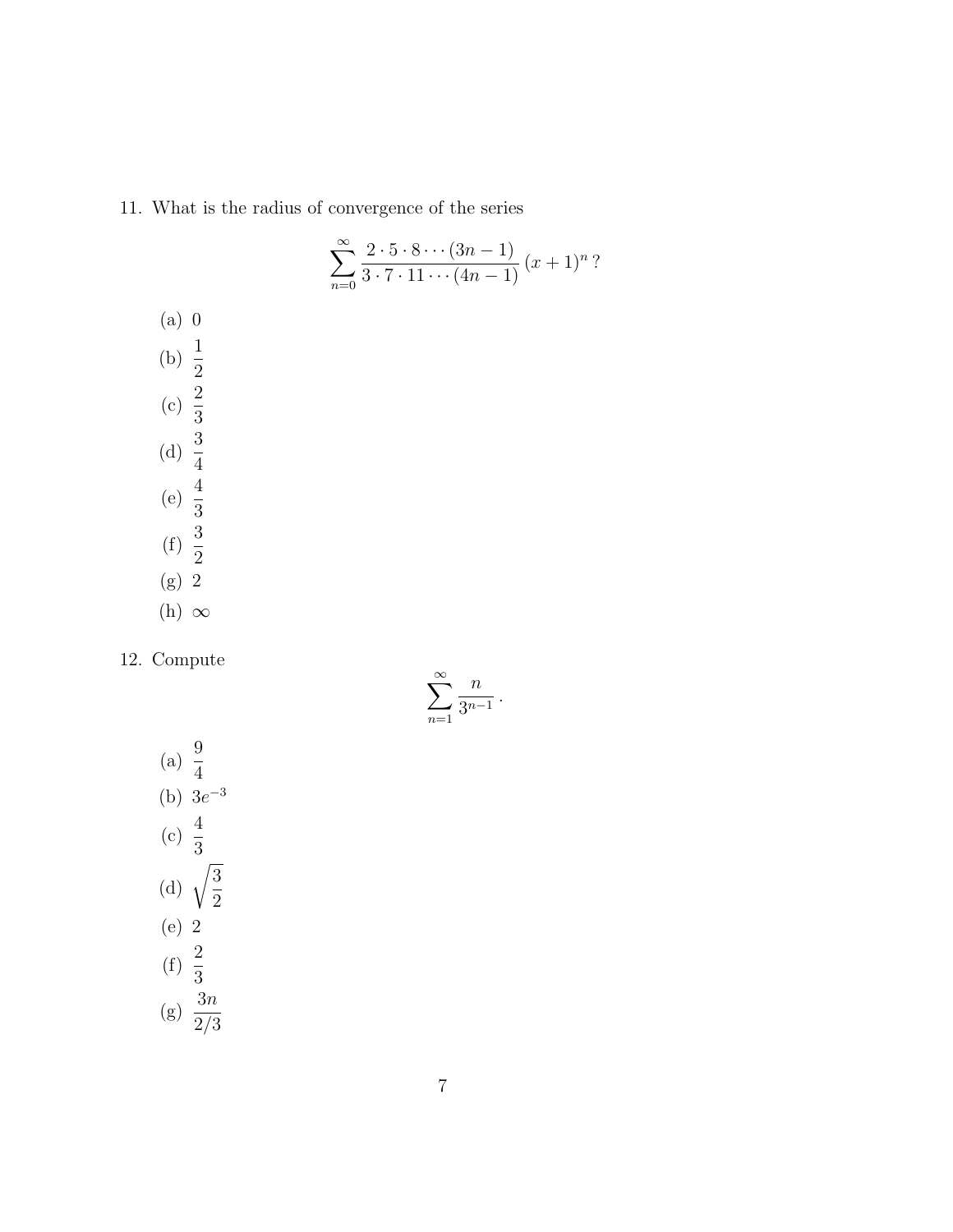#### Free answer questions

Each of these questions is worth 8 points. Please show all work that you wish to be considered for partial credit and put a box around the final answer to each (part of the) problem.

13. A standard US Mailbox has a cross-section shaped like a square of side S with a semicircle attached. Where is the center of mass of this cross-section? State your answer in coordinates with the origin at the center of the square.

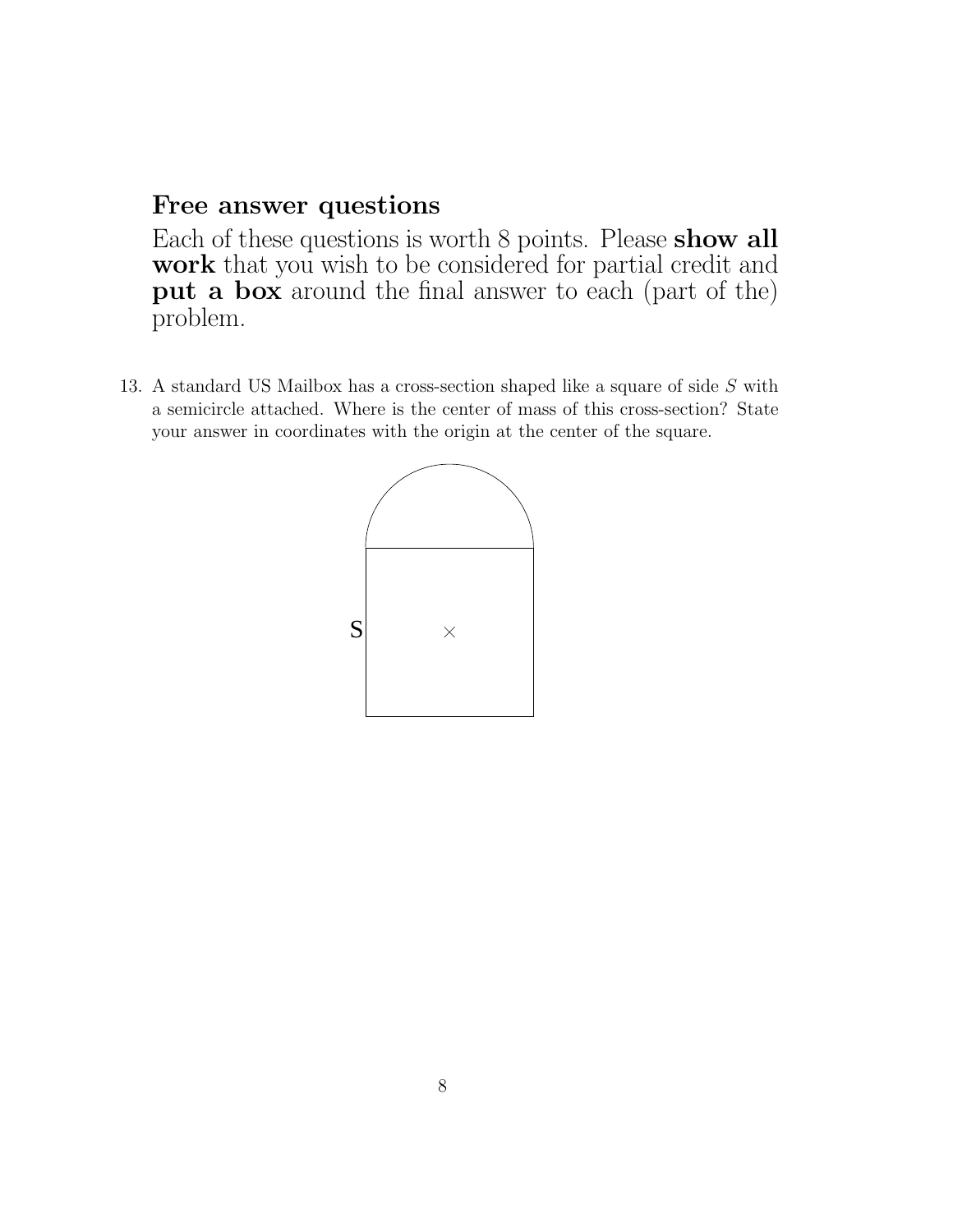14. Newton's Law of Cooling states that the rate at which a body changes temperature is proportional to the difference between its temperature and the temperature of the surrounding medium. Suppose that a body has an initial temperature of 252◦F and that after one hour the temperature is 216◦F. Assuming that the surrounding air is kept at a constant temperature of  $72^{\circ}$ F, determine the temperature of the body two hours after the starting time, in degrees Fahrenheit.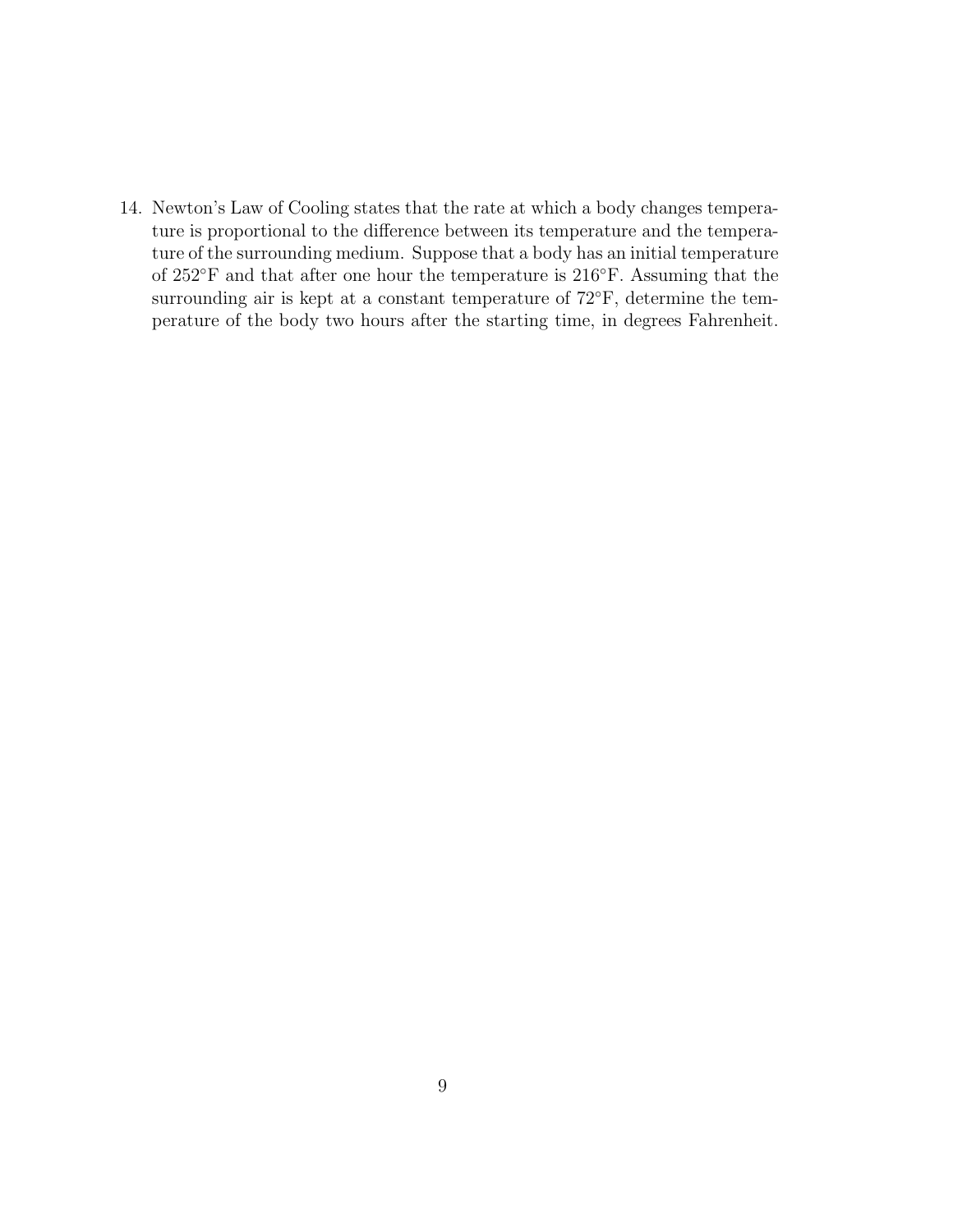15. Solve

$$
y' = \frac{\ln(x)}{x\,y}
$$

with initial condition  $y(1) = 2$ .